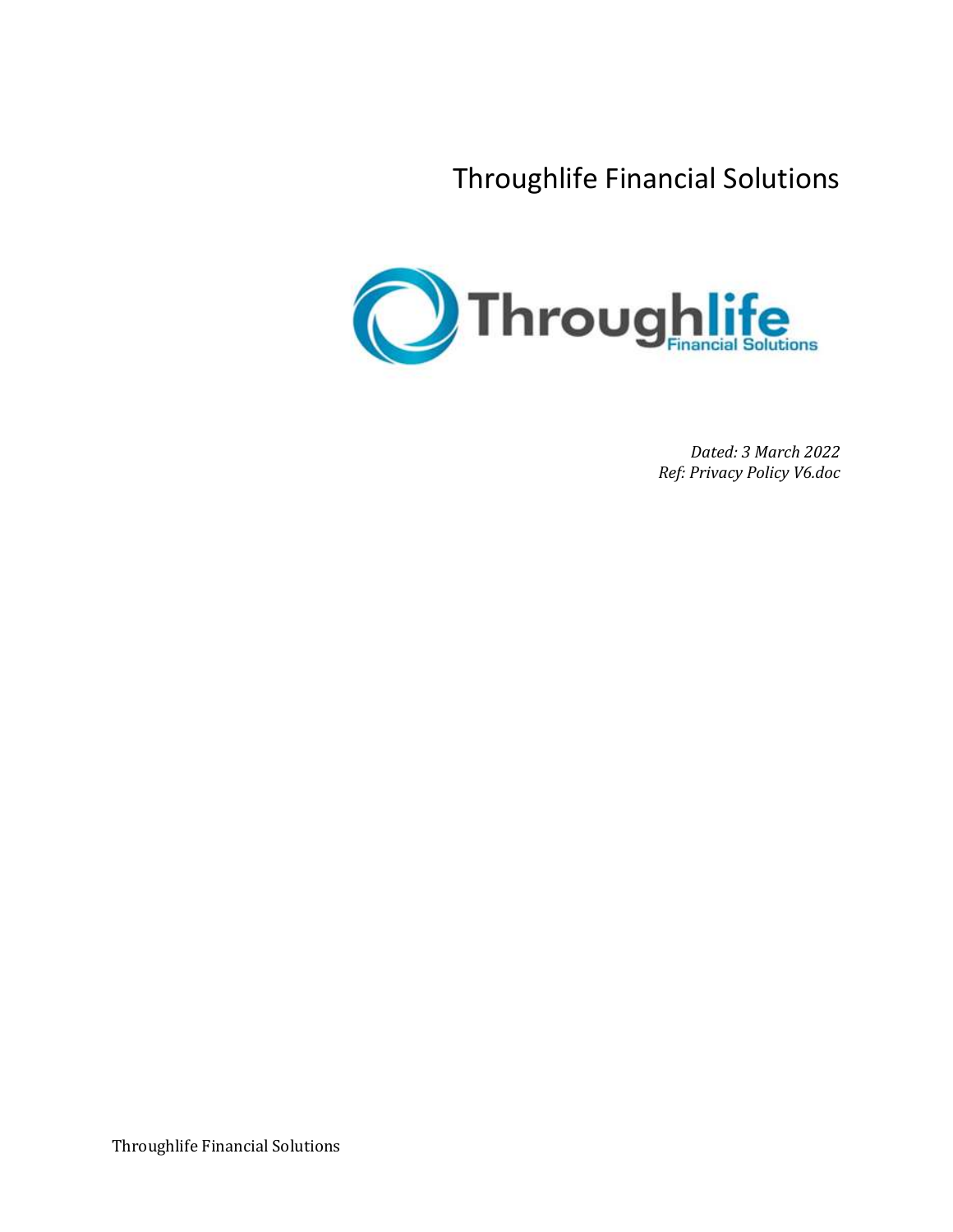### **Background**

As an Australian Financial Services Licensee and a holder of personal information about our clients, it is our objective to ensure that Throughlife Financial Solutions Pty Ltd (Throughlife Financial Solutions) and its representatives comply with all relevant aspects of the Australian Privacy Principles (APPs), as set out in the Privacy Amendment (Enhancing Privacy Protection) Act 2012.

The APPs require Throughlife Financial Solutions to take reasonable steps to protect the personal information it holds from misuse, interference and loss, as well as unauthorised access, modification or disclosure under APP11 – Security of Personal Information.

Licensees who trade in personal information have additional obligations under the remaining APPs. All Licensees holding personal information are expected to implement a Privacy Policy in compliance with the APPs.

Adherence to the Throughlife Financial Solutions Privacy Policy is expected and will be monitored to ensure that personal information is secured adequately and breaches, both suspected and actual, are treated appropriately as per the guidelines set by the Office of the Australian Information Commissioner (OAIC).

### **Purpose**

Throughlife Financial Solutions believes that this Privacy Policy discloses how the personal information you provide to us (and our representatives) is collected, used, held, disclosed and disseminated.

As a Licensee, Throughlife Financial Solutions ensures that there are adequate resources in place to develop, implement and maintain the privacy program and response plan. All representatives of Throughlife Financial Solutions are aware of the privacy program and are encouraged to identify privacy issues and notify directly to Throughlife Financial Solutions.

Throughlife Financial Solutions is required to meet legislative and regulatory requirements. The information that we seek to collect about you will depend on the products or services that we provide. If you provide inaccurate or incomplete information, we may not be able to provide you with the services you requested.

We encourage you to check our website regularly for any updates to our Privacy Policy.

# **Why do we need a Privacy Policy?**

The Office of the Australian Information Commissioner (OAIC)'s focus of the Privacy Act and obligations is to increase protection levels and keep individual's personal information more secure. It's the responsibility of APP entities to secure and protect the personal information they hold and prevent breaches from occurring.

The Notifiable Data Breach Scheme provides a framework that requires businesses to respond swiftly and with transparency to mitigate the damage potentially caused by a breach.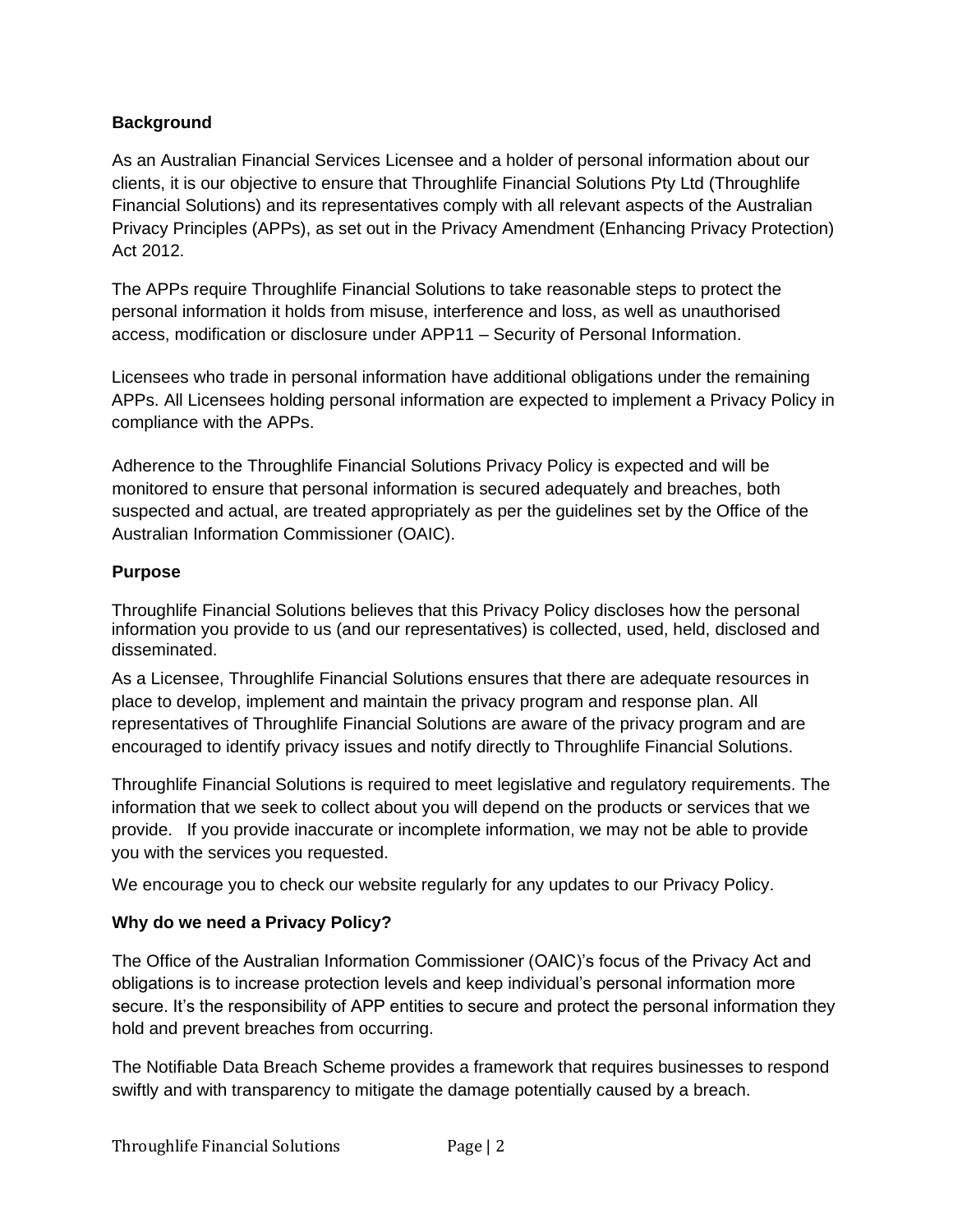This ultimately gives consumers more confidence that their personal information is being appropriately safeguarded and that they will be made aware if their information is compromised.

#### **Throughlife Financial Solutions Commitment to Privacy for our Clients**

Throughlife Financial Solutions is committed to providing the highest levels of client service.

Throughlife Financial Solutions recognises that privacy is very important to everybody. As such, the organisation is committed to providing a privacy program that ensure the correct management of personal information, identification of breaches or suspected breaches of the Policy and utilising the breach Response Plan to ensure we can respond quickly to suspected data breaches, and take appropriate steps as required under the NDB Scheme.

#### **What are the Australian Privacy Principles (APP)?**

- 1. Open and transparent management of personal information
- 2. Anonymity and pseudonymity
- 3. Collection of solicited personal information
- 4. Dealing with unsolicited personal information
- 5. Notification of the collection of personal information
- 6. Use or disclosure of personal information
- 7. Direct Marketing
- 8. Cross-border disclosure of personal information
- 9. Adoption, use or disclosure of government related identifiers
- 10. Quality of personal information
- 11. Security of personal information
- 12. Access to personal information
- 13. Correction of personal information

Throughlife Financial Solutions as an organisation has ensured that its privacy program embraces the principles established by the APPs under the Privacy Act.

#### **Your Personal Information**

| What Throughlife<br><b>Financial Solutions may</b><br>collect:                     | When you apply for our products or services, we may ask for<br>identification information. This could include your name, address,<br>contact details and date of birth. We may also collect your tax file<br>number if we are authorised to collect it, and if you choose to<br>supply it.<br>Some of the information we collect is to ensure that we can meet<br>other legislative requirements such as the Anti-Money Laundering<br>and Counter-Terrorism Financing Act 2006. |
|------------------------------------------------------------------------------------|---------------------------------------------------------------------------------------------------------------------------------------------------------------------------------------------------------------------------------------------------------------------------------------------------------------------------------------------------------------------------------------------------------------------------------------------------------------------------------|
| How Throughlife<br><b>Financial Solutions</b><br>collects Personal<br>Information: | We collect personal information directly from you and, if<br>authorised by you, from third parties also. You have a right to<br>refuse authorisation for us to collect information from a third party.                                                                                                                                                                                                                                                                          |
| How Throughlife<br><b>Financial Solutions uses</b>                                 | Primarily, your personal information is used to provide you with<br>products or services. We may also use the information that is                                                                                                                                                                                                                                                                                                                                               |

Throughlife Financial Solutions Page | 3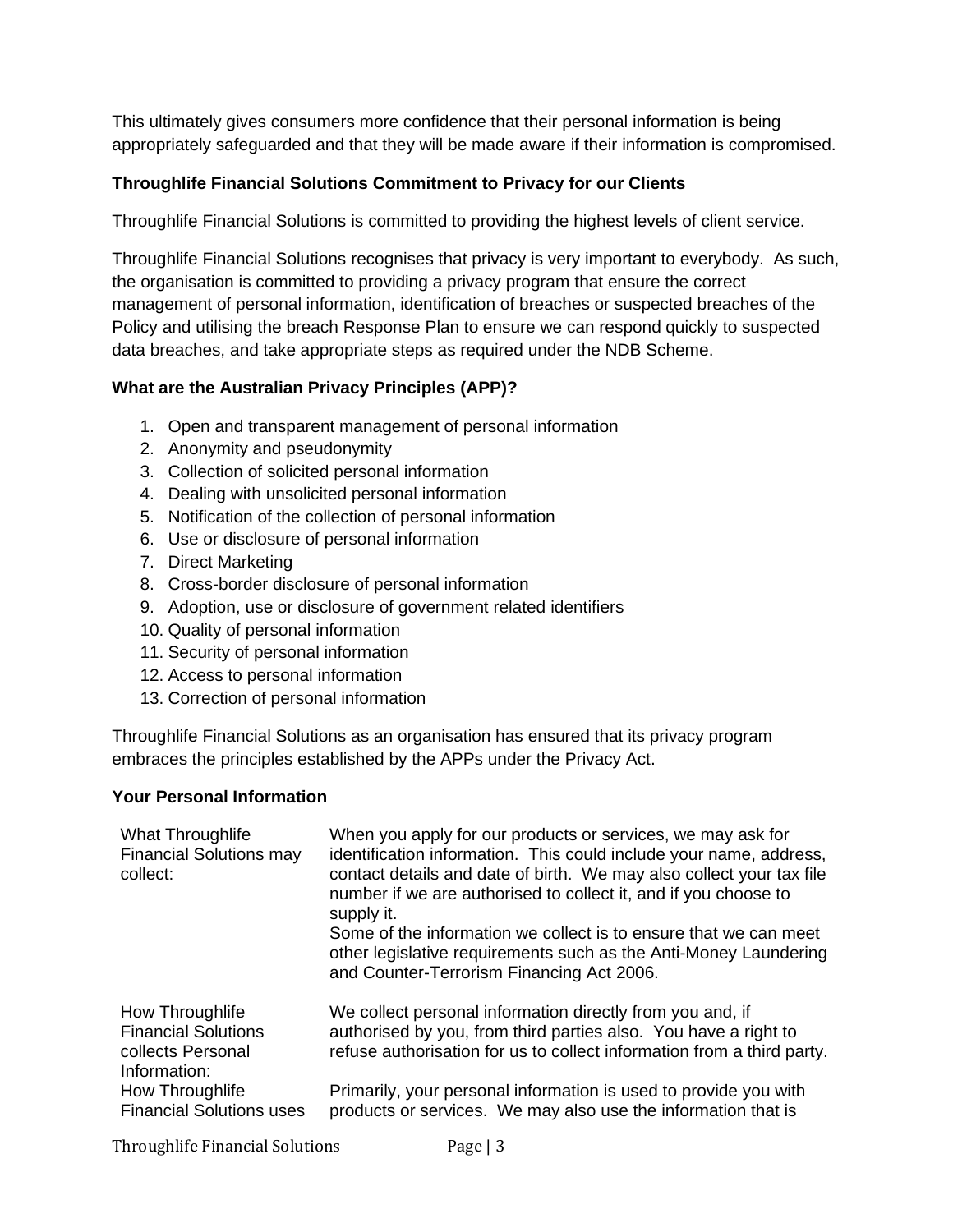| your Personal<br>Information:                                                       | related to the primary purpose, and it is reasonable for you to<br>expect that information to be disclosed to assist us in providing<br>you with the service.                                                                                                                                                                                                                                                                                                                                                                                                                                                                                                                                                                                                                                                                                                                                                                                                                                                                                                                                                                                                                                                                                                                                                                                                                                                                                                                                                                                                                                                                  |
|-------------------------------------------------------------------------------------|--------------------------------------------------------------------------------------------------------------------------------------------------------------------------------------------------------------------------------------------------------------------------------------------------------------------------------------------------------------------------------------------------------------------------------------------------------------------------------------------------------------------------------------------------------------------------------------------------------------------------------------------------------------------------------------------------------------------------------------------------------------------------------------------------------------------------------------------------------------------------------------------------------------------------------------------------------------------------------------------------------------------------------------------------------------------------------------------------------------------------------------------------------------------------------------------------------------------------------------------------------------------------------------------------------------------------------------------------------------------------------------------------------------------------------------------------------------------------------------------------------------------------------------------------------------------------------------------------------------------------------|
|                                                                                     | Occasionally, we may provide you with direct marketing material.<br>This will include articles and newsletters that may be of interest to<br>you. We may only use sensitive information about you for direct<br>marketing once we have received your consent.                                                                                                                                                                                                                                                                                                                                                                                                                                                                                                                                                                                                                                                                                                                                                                                                                                                                                                                                                                                                                                                                                                                                                                                                                                                                                                                                                                  |
|                                                                                     | Throughlife Financial Solutions maintains records of the source of<br>the personal information used for direct marketing and you have<br>the right to request these details. We will endeavour to meet your<br>request within two (2) weeks.                                                                                                                                                                                                                                                                                                                                                                                                                                                                                                                                                                                                                                                                                                                                                                                                                                                                                                                                                                                                                                                                                                                                                                                                                                                                                                                                                                                   |
|                                                                                     | In compliance with the Anti-Hawking legislation, we maintain a<br>register for those individuals not wanting to receive direct<br>marketing materials.                                                                                                                                                                                                                                                                                                                                                                                                                                                                                                                                                                                                                                                                                                                                                                                                                                                                                                                                                                                                                                                                                                                                                                                                                                                                                                                                                                                                                                                                         |
| When Throughlife<br><b>Financial Solutions can</b><br>disclose your<br>information: | In line with the business practices of many financial institutions,<br>and to meet your specific needs, we may disclose your personal<br>information to the following organisations:<br>superannuation fund trustees, insurance providers, fund<br>$\circ$<br>managers and other product providers in order to manage<br>or administer your product or service,<br>compliance consultants,<br>$\circ$<br>temporary staff to handle workloads during peak periods,<br>$\circ$<br>mailing houses,<br>$\circ$<br>your professional advisers, including your solicitor or<br>$\circ$<br>accountant as authorised by you,<br>information technology service providers,<br>$\circ$<br>Government and regulatory authorities, as required or<br>$\circ$<br>authorised by law,<br>another authorised representative of Throughlife Financial<br>$\circ$<br>Solutions if necessary,<br>a potential purchaser/organisation involved in the proposed<br>$\circ$<br>sale of Throughlife Financial Solutions business for the<br>purpose of due diligence, corporate re-organisation and<br>transfer of all or part of the assets of the business.<br>Disclosure will be made in confidence, and it will be a<br>condition of that disclosure that no personal information will<br>be used or disclosed by them,<br>a new owner of the business that will require the transfer<br>$\circ$<br>of your personal information.<br>Throughlife Financial Solutions employees and the outsourcing<br>companies/ contractors are obliged to respect the confidentiality<br>of any personal information held by Throughlife Financial<br>Solutions. |

The Corporations Act has provided the Australian Securities and Investments Commission (ASIC) with the authority to inspect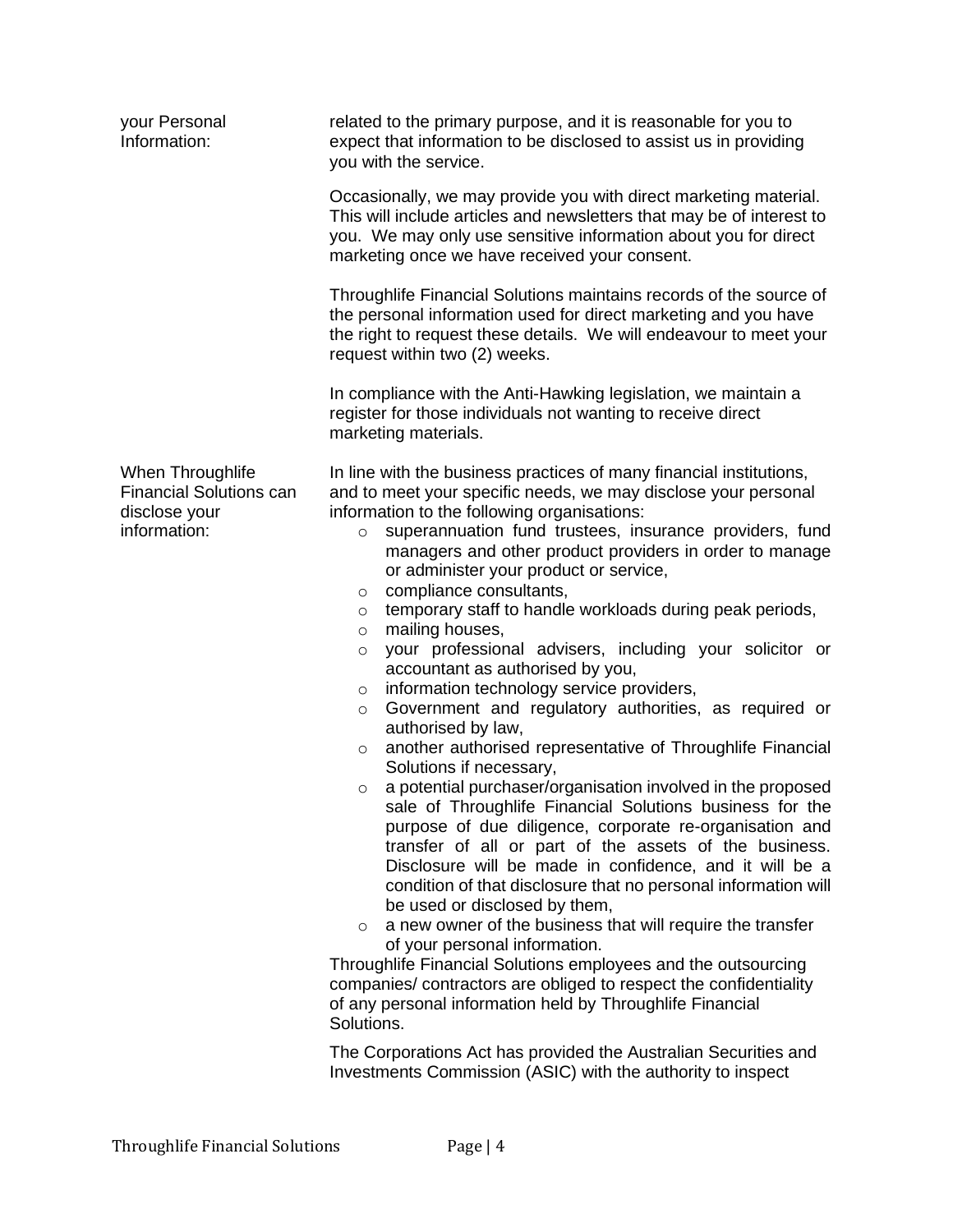certain personal information that is kept on Throughlife Financial Solutions files about you.

Throughlife Financial Solutions takes its obligations to protect your information seriously, this includes if/when Throughlife Financial Solutions operates throughout Australia and overseas, as part of its operations. Some uses and disclosures of your information may occur outside your State or Territory and/or outside of Australia. In some circumstances we may need to obtain your consent before disclosure of your information outside Australia occurs.

Disclosure of personal information overseas:

> Throughlife Financial Solutions may at times be required to engage with 3rd party service providers (Superannuation and Investment Platforms, Insurers, Fund managers, Financial and technical service providers, Compliance service providers) who may utilise the services of overseas resources. The most common example of when we share your personal information overseas is when we work with overseas service providers who assist in the preparation of financial advice documents.

These Australian domiciled companies and their aligned service providers will adhere to the Australian Privacy Act 1988, meet standards as set out in the legislation applicable to your privacy and personal information and ensure appropriate data handling and security arrangements are in place. These companies meet international standards on how to manage information security (ISO 27001 certified) and all personal data is maintained on servers located in Australia.

How Throughlife Financial Solutions stores and secures your Personal Information:

Throughlife Financial Solutions keeps your personal information in your client files or electronically. These files are accessible to authorised personnel only and are appropriately secured and subject to confidentiality requirements.

Personal information will be treated as confidential information and sensitive information will be treated highly confidential.

It is a legislative requirement that Throughlife Financial Solutions keeps all personal information and records for a period of seven (7) years. Should you cease to be our client, we will maintain your personal information on or off site in a secure manner for seven (7) years. After this period, the information will be appropriately destroyed.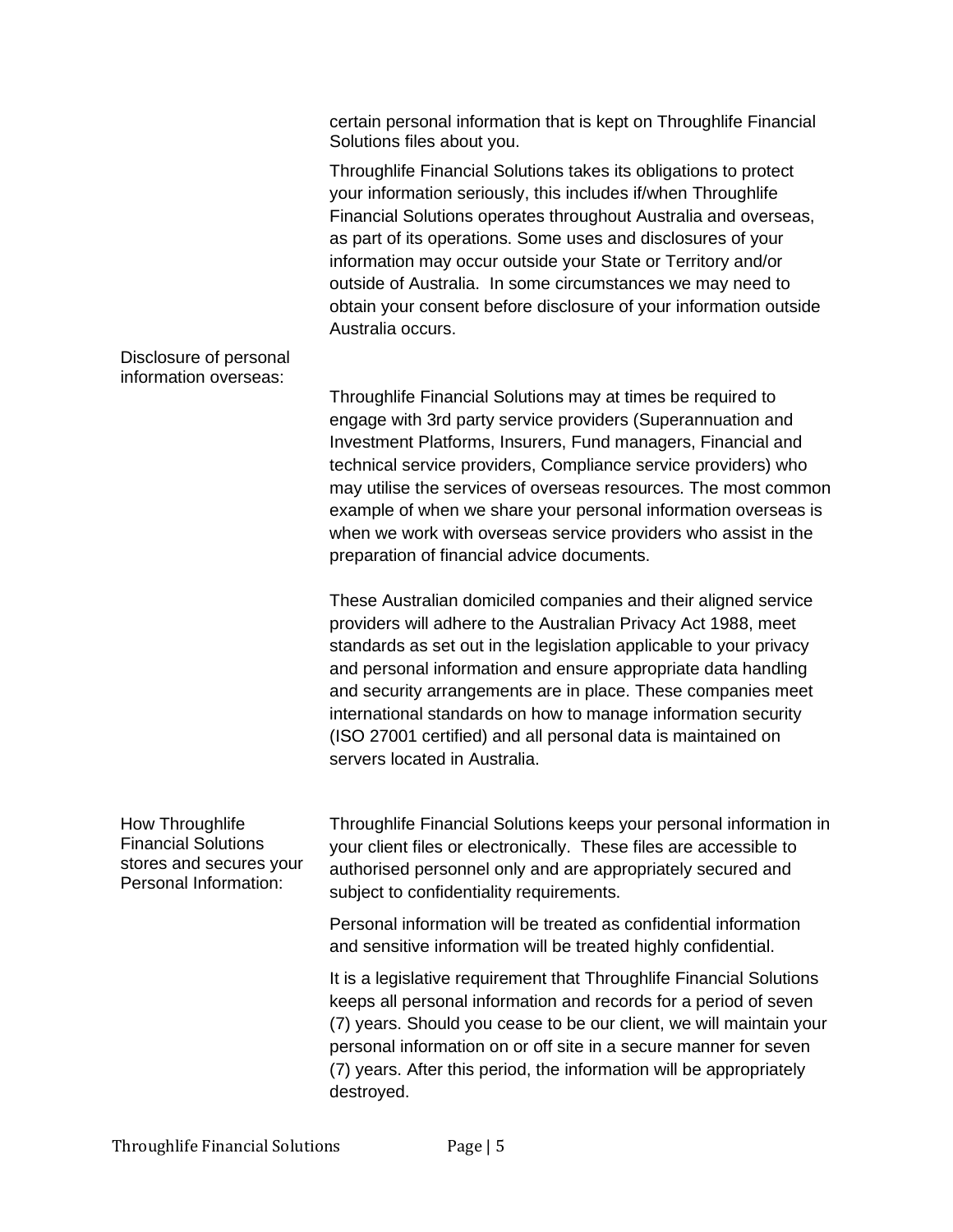Ensuring your Personal Information is correct: Throughlife Financial Solutions takes all reasonable precautions to ensure that the personal information collected, used and disclosed is accurate, complete and up to date. To ensure that we can maintain this level of accuracy and completeness it is recommended that, as soon as possible, you: o Inform us of any errors in your personal information, and o Update us with any changes to your personal information. Receiving Unsolicited Information: Throughlife Financial Solutions does not usually collect unsolicited personal information. Where we received unsolicited personal information, it will be determined whether it would have been permissible to collect this information if it had been solicited. If Throughlife Financial Solutions determines that collection would not have been permissible, to the extent permitted by law, the personal information will be appropriately destroyed or deidentified as soon as practicable. Accessing your own Personal Information: You have a right to access your personal information, subject to certain exceptions allowed by law. We ask that you provide a request in writing (for security purposes) and we will provide you with access to that personal information. Access to the requested personal information may include: o Providing you with copies, o Providing you with the opportunity for inspection, or o Providing you with a summary. If charges are applicable in providing access to you, these charges will be disclosed to you prior to providing the information. Some exceptions exist where Throughlife Financial Solutions will not provide you with access to your personal information, these include if: o Providing access would pose a serious threat to the life or health of a person, o Providing access would have an unreasonable impact on the privacy of others, o The request for access is frivolous or vexatious, o The information is related to existing or anticipated legal proceedings between Throughlife Financial Solutions and a client and would not be discoverable in those proceedings, o Providing access would reveal Throughlife Financial Solutions intentions in relations to negotiations with you in such a way as to prejudice those negotiations, o Providing access would be unlawful, o Denying access is required or authorised by or under law, and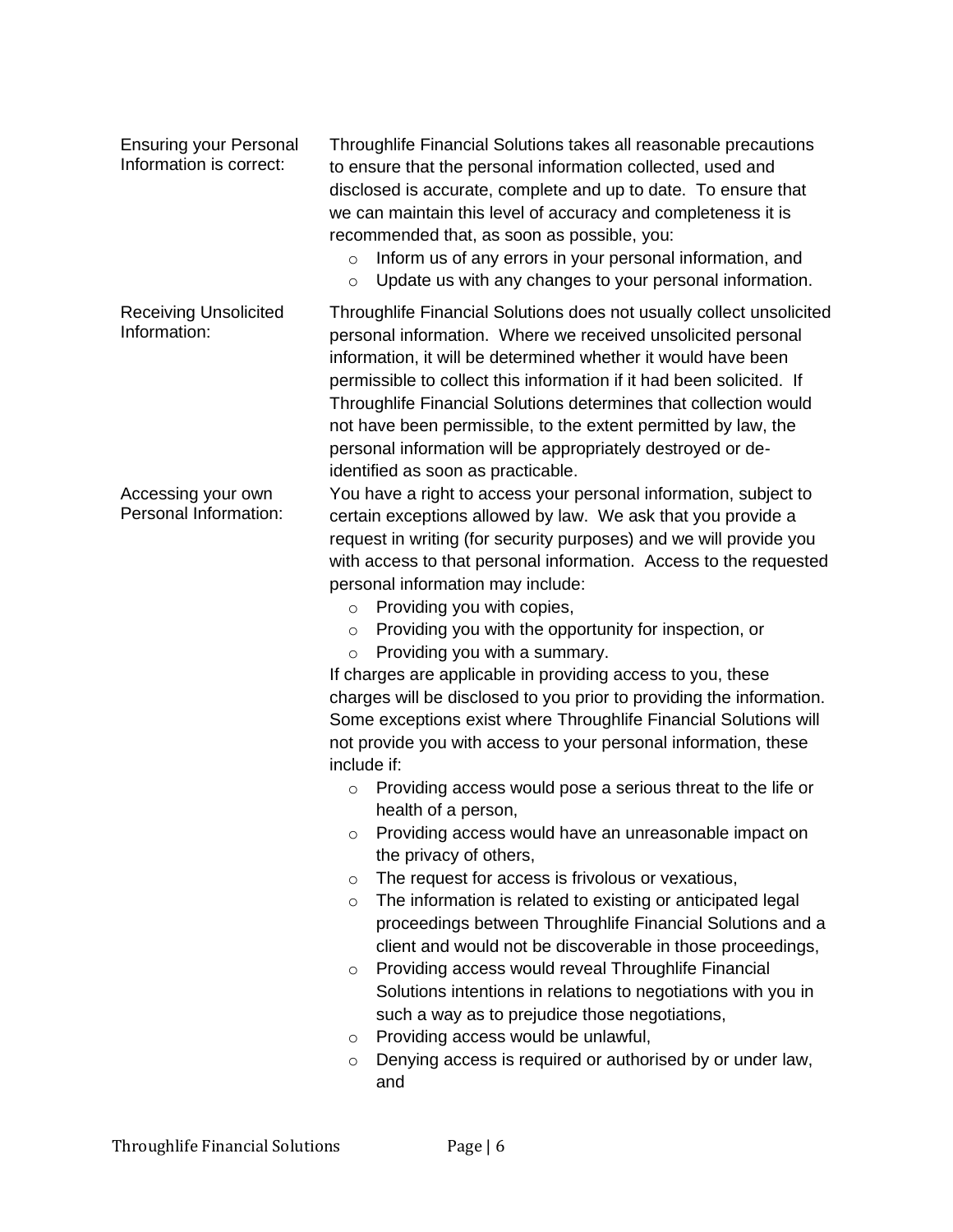o Providing access would be likely to prejudice certain operations by, or on behalf of, an enforcement body or an enforcement body requests that access not be provided on the grounds of national security.

Should we refuse you access to your personal information, a written explanation for that refusal will be provided.

#### **Using Government Identifiers**

In certain circumstances Throughlife Financial Solutions is required to collect Government identifiers such as your tax file number (TFN), Medicare number or pension card number. Throughlife Financial Solutions does not use or disclose this information other than when required or authorised by law or unless you have voluntarily consented to disclose this information to any third party.

#### **Dealing with Throughlife Financial Solutions Anonymously**

You can deal with us anonymously or by using a pseudonym where it is lawful and practicable to do so, for example when telephoning to request publicly accessible information such as our postal address or operating hours.

It would not be lawful to access our products or services anonymously or by using a pseudonym.

#### **Your Sensitive Information**

Without your consent Throughlife Financial Solutions will not collect information about you that reveals your racial or ethnic origin, political opinions, religious or philosophical beliefs or affiliations, memberships of professional or trade associations, membership of a trade union, details of health, disability, sexual orientation or criminal record.

This is subject to some exception, including if collection is required by law or when the information is necessary for the establishment, exercise or defence of a legal claim.

### **Throughlife Financial Solutions Website**

Throughlife Financial Solutions website may provide links to third party websites. If you disclose personal information to these third-party sites, the use of your information by these third parties is not within Throughlife Financial Solutions control and Throughlife Financial Solutions cannot accept responsibility for the conduct of these organisations. Other websites are not subject to Throughlife Financial Solutions privacy standards. You will need to contact or review those websites directly to ascertain their privacy policies.

You may register on Throughlife Financial Solutions website to receive newsletters and other information, and by doing so, your name and email address will be collected and stored on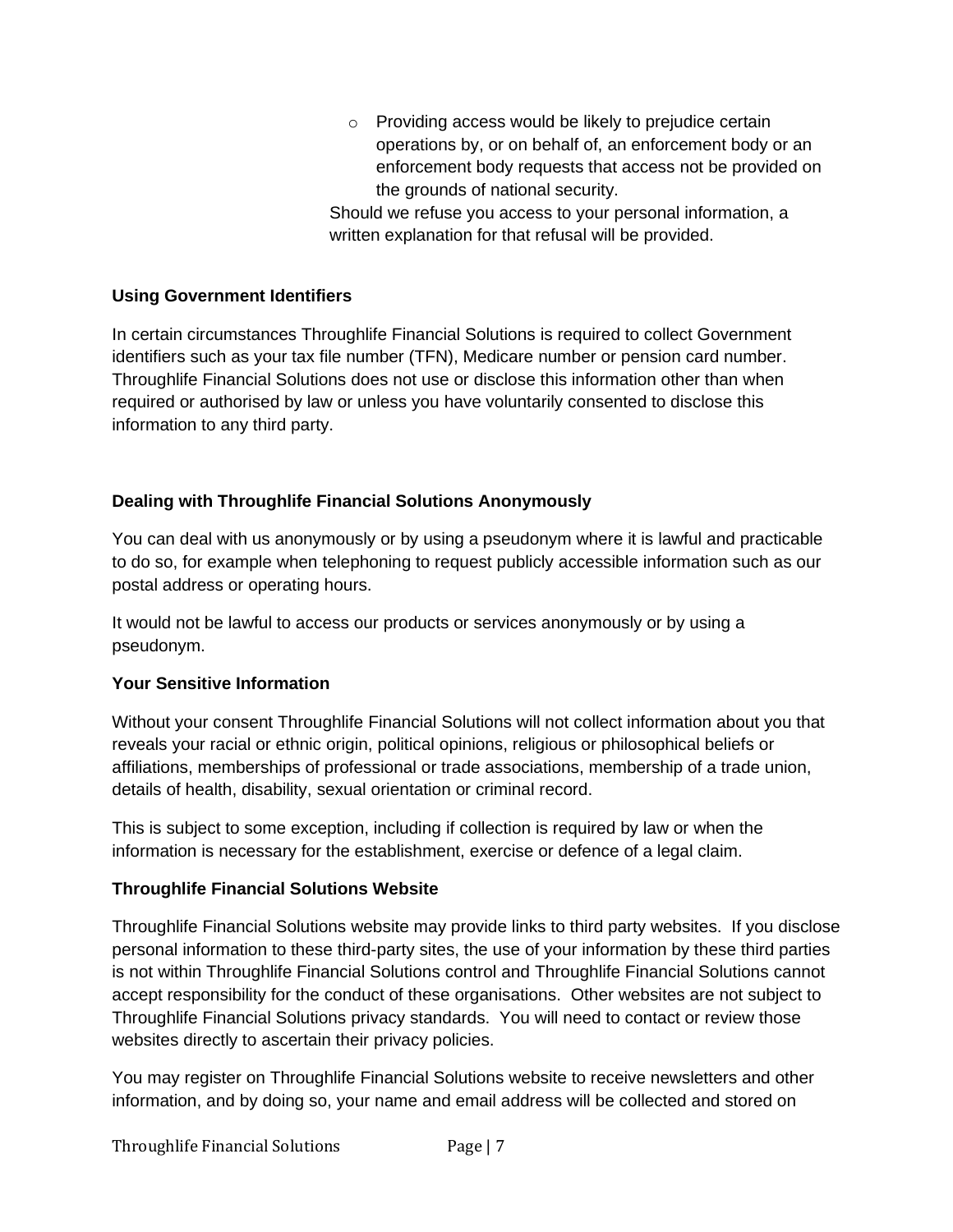Throughlife Financial Solutions database. We will take care to ensure that the personal information you provide on our website is protected by having electronic security systems in place, including the use of firewalls and data encryption.

If you do not wish to receive any further information from Throughlife Financial Solutions, or you wish to update your registration details, please email your request directly to us. We will endeavour to meet your request within five (5) business days.

Our website utilises cookies to provide you with a better user experience. Cookies also allow Throughlife Financial Solutions to identify your browser while you are using the site – the cookies do not identify you personally. If you do not wish to receive cookies, you can instruct your web browser to refuse these cookies.

### **Spam Policy**

Spam is a generic term used to describe electronic 'junk mail' – unwanted messages sent to a person's email account or mobile phone. In Australia, spam is defined as "unsolicited commercial electronic messages".

Electronic messaging covers emails, instant messaging (IM), SMS and other mobile phone messaging, but it does not cover normal voice-to-voice communications by telephone.

Throughlife Financial Solutions complies with the provisions of the Spam Act 2003 when sending commercial electronic messages. In addition, Throughlife Financial Solutions is also bound by their own internal Anti-Hawking Policy.

The Spam Act 2003 specifies that the person's consent has been withdrawn within five (5) working days from the date that an 'unsubscribe' request was sent (in the case of electronic unsubscribe messages) or delivered (in the case of unsubscribe messages sent by post or other means).

Throughlife Financial Solutions follows the following steps when using electronic messaging:

- 1. Consent only commercial electronic messages are sent with the addressee's consent, either inferred or expressed consent.
- 2. Identify electronic messages will include clear and accurate information about the person and the Throughlife Financial Solutions contact that is responsible for sending the commercial electronic message.
- 3. Unsubscribe Throughlife Financial Solutions ensures that a functional unsubscribe facility is included in all its commercial electronic messages and deals with unsubscribe requests promptly.

# **Commercial Communications with a Forwarding Facility (Viral Messages)**

Throughlife Financial Solutions ensures that Commercial Communications that include a Forwarding Facility comply with the law by containing a clear recommendation. This recommendation is that the Recipient should only forward the Commercial Communication to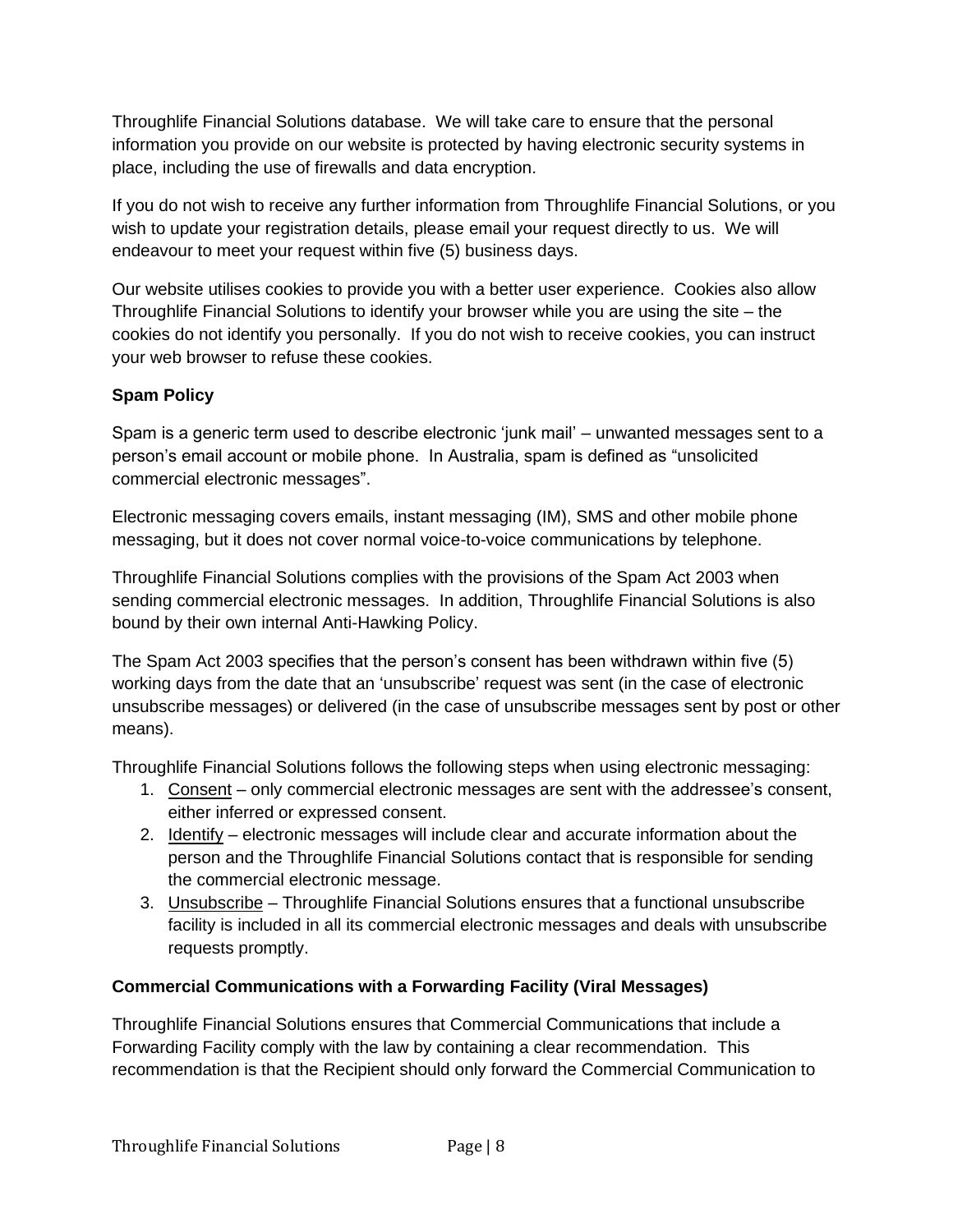persons with whom they have a relationship, and where that relationship means that the person could be said to have consented to receiving Commercial Communications.

### **Complying with the Age Sensitive Content of Commercial Communication**

Where content of a Commercial Communication seeks to promote or inspire interaction with a product, service or event that is age sensitive, Throughlife Financial Solutions takes reasonable steps to ensure that such content is sent to Recipients who are legally entitles to use or participate in the product, service or event.

### **Related Laws and Regulations**

There may be times when other legislation or obligations override the obligation in the Privacy Act 1988 and the Privacy Amendment (Enhancing Privacy Protection) Act 2012. These include, but are not limited to:

- The Anti-Money Laundering and Counter-Terrorism Financing Act 2006 (AML/CTF Act), where Throughlife Financial Solutions is required to report to suspicious matters and large money transactions AUSTRAC.
- Regulatory Guide 78 Breach reporting by AFS licensees, where Licensees are required to report any breach or potential breach to ASIC
- Mandatory reporting requirements during a Disaster Recovery event or in the event of a Cyber breach as detailed in the Corporations Act 2001
- Requirement with regards to ATO requests

### **Privacy Complaints Process**

Clients may contact Throughlife Financial Solutions Privacy Officer if you wish to complain about any breach or potential breach of your privacy rights. Your complaint will be responded to within seven (7) days. Throughlife Financial Solutions Privacy Officer will investigate the issue and determine steps to undertake to resolve your complaint.

Throughlife Financial Solutions Privacy Officer will contact you if any additional information is required from you and will notify you in writing of the determination.

If you are not satisfied with the outcome of your complaint, you are entitled to contact the Office of the Australian Information Commissioner.

| <b>Throughlife Financial Solutions Privacy Officer:</b> | Jacqui Stewart              |
|---------------------------------------------------------|-----------------------------|
| Address:                                                | P O Box 702, Morley WA 6943 |
| Telephone Number:                                       | 08 9375 1149                |
| Email:                                                  | admin@throughlife.com.au    |

### **Consultation processes**

This policy shall be updated, reviewed or further developed in consultation with the stakeholders of the organisation.